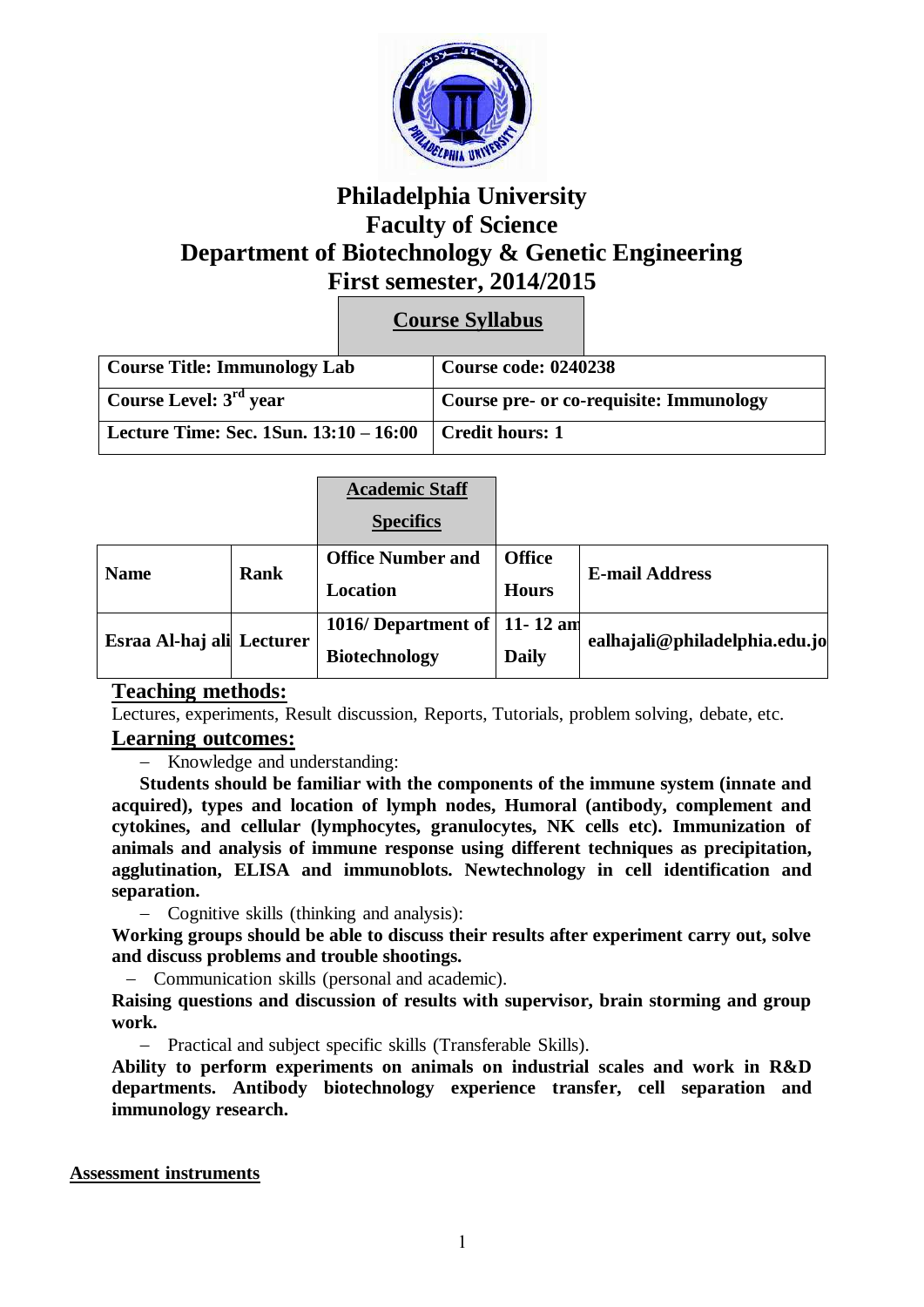- Short reports and/ or presentations, and/ or Short research projects
- Quizzes.
- Home works
- Final examination: 40 marks

| <b>Allocation of Marks</b>                |             |  |
|-------------------------------------------|-------------|--|
| <b>Assessment Instruments</b>             | <b>Mark</b> |  |
| Midterm examination                       | 30%         |  |
| Final examination: 40 marks               | 40%         |  |
| Reports, research projects, Quizzes, Home | 30%         |  |
| works, Projects                           |             |  |
| Total                                     | 100%        |  |

# **Documentation and academic honesty**

- Documentation style (with illustrative examples)
- Protection by copyright
- Avoiding plagiarism.

### **Course/module academic calendar**

|                | Basic and support material to be covered                          |
|----------------|-------------------------------------------------------------------|
| week           |                                                                   |
| $\bf(1)$       | Introduction to the immune system                                 |
| (2)            | <b>WBCs Count</b>                                                 |
| (3)            | <b>Differential Blood Count</b>                                   |
| (4)            | <b>Isolation of human peripheral blood</b>                        |
|                | mononuclear cells using Ficoll paque                              |
| (5)            | <b>Agglutination reactions</b>                                    |
| (6)            | <b>Precipitation reactions: Double Diffusion Assay</b>            |
| (7)            | <b>Midterm Exam</b>                                               |
| (8)            | <b>Precipitation</b> reactions:<br><b>Radial</b><br><b>Single</b> |
|                | Immunodiffusion(SRID), Immunoelectrophoresis                      |
| (9)            | <b>Enzyme-linked immunosorbent assay 1</b>                        |
| (10)           | <b>Enzyme-linked immunosorbent assay 2</b>                        |
| (11)           | <b>Handling of experimental animals</b>                           |
|                | And blood collection, Immunization of mice                        |
| $\mathbf{12)}$ | <b>Immunophynotyping by Flow cytometry</b>                        |
| (13)           | <b>Final Exam</b>                                                 |